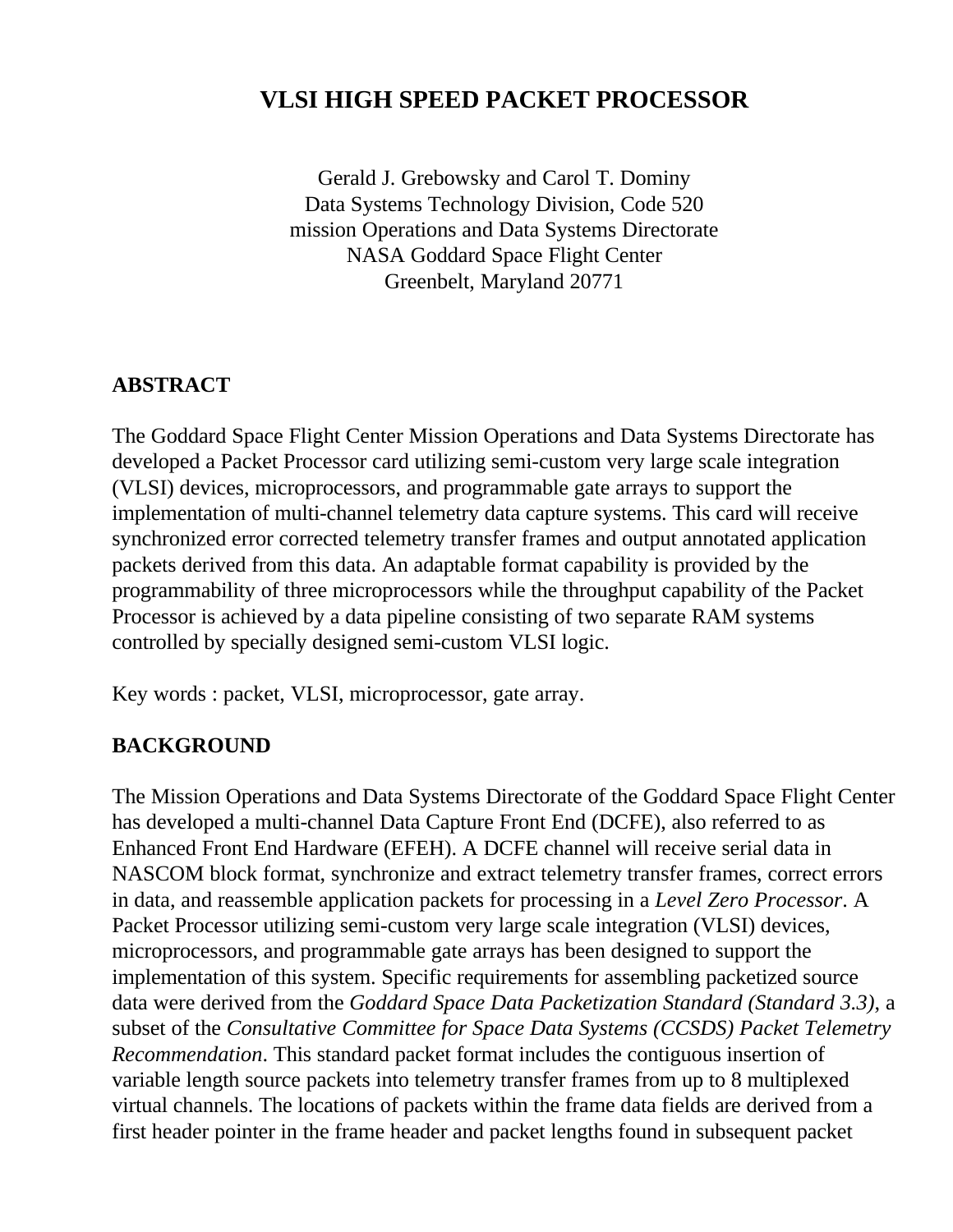headers. The general requirement emphasized during the design of this capability was the adaptability to extract source data from various telemetry data formats, especially packetized data, at throughput rates up to 20 Mbps.

# **GENERAL DESCRIPTION**

The Packet Processor design is outlined in Figure 1. The design was based on minimizing the amount of data flow through the microprocessors by pipelining the full data path and providing a means for extracting only data needed for assembling application packets. The throughput capability of the Packet Processor is achieved by a data pipeline consisting of two separate RAM systems controlled by specially designed semi-custom VLSI logic. The first, the Tribuffer, triple buffers input telemetry transfer frames (up to 4kbytes/frame) to allow a full frame period for extraction of frame and packet header data. The second and larger Reassembly RAM stores frame data separated by virtual channel (128kbytes/ channel) and provides the capability to reassemble packets by selective readout of packet pieces.



**Figure 1. Packet Processor**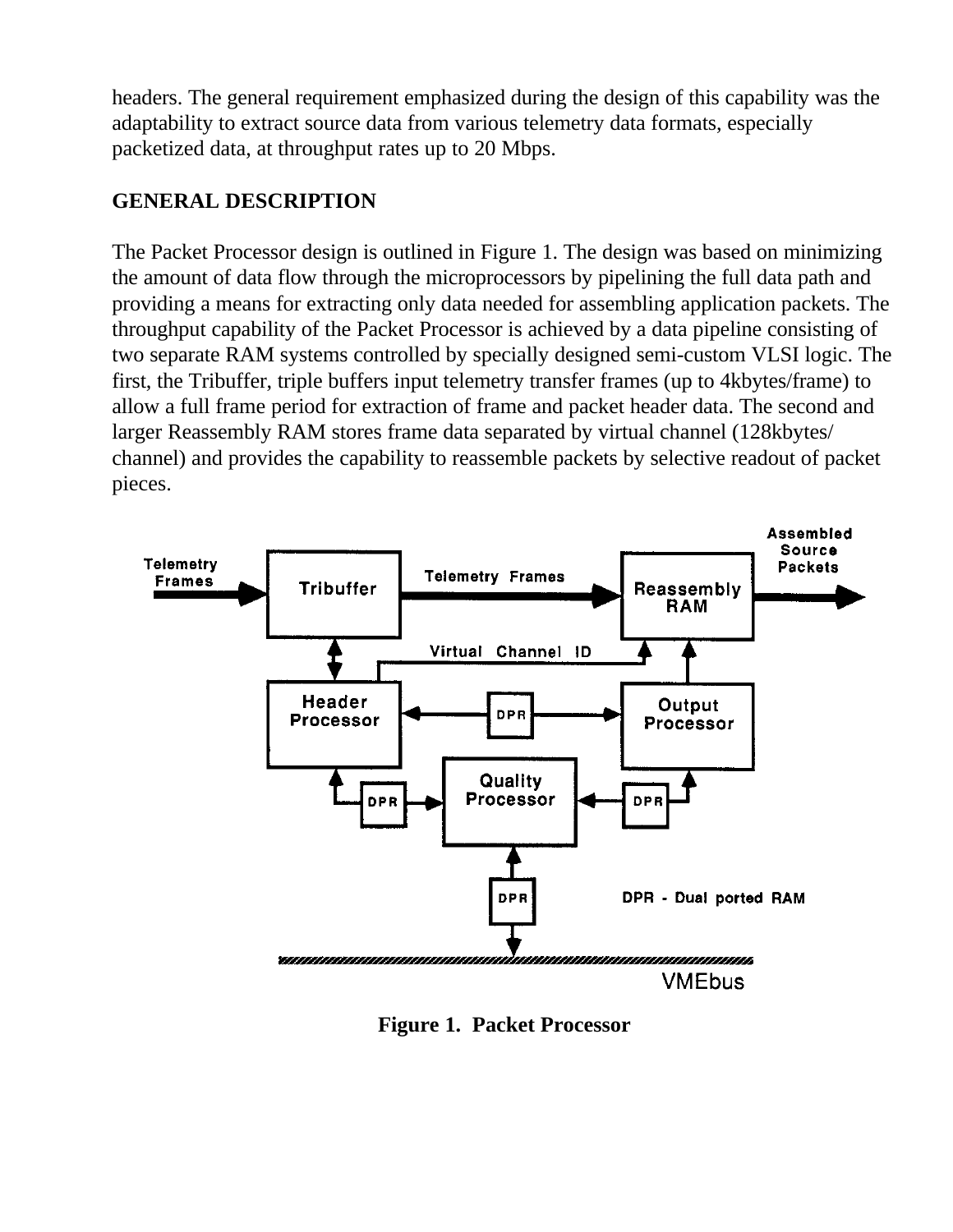An adaptable format capability is provided by the programmability of the three microprocessors (MC68020's) labeled Header Processor, Quality Processor, and Output Processor. The Header Processor has interface connections to the Tribuffer Controller (VLSI) and a virtual channel selector control to the Reassembly RAM Controller (VLSI). The Output Processor has interface connections to the Reassembly RAM Controller. The Quality Processor does not interface with the data pipeline directly, but does communicate with the Header and Output Processors as well as with a Channel Controller (VMEbus) via dual ported RAM. In addition the memory spaces of all three processors are accessible for read and write by the Channel Controller for loading software and/or session set up parameters.

### **PIPELINE DESCRIPTION**

# **Tribuffer**

The VLSI Tribuffer Controller (Figure 2.) provides the following capabilities:

- automatic cyclic multiplexing of 3 RAMS based on completion of input, output, and interval reading.
- interrupt identifies start of new cycle.
- $\bullet$  8 bit input and output.
- 10mhz clock provides input and output transfer rates of 80 mbits/sec.
- programmable frame length for data input.
- automatic input of data from an input FIFO.
- automatic detection of short or long input frames.
- programmable start and end addresses for data output.
- automatic output of frame data.
- programmable addresses for reading selected data intervals from a stored frame.
- programmable address increment for deinterleaved reading of selected data intervals.
- selectable 8 or 16 bit data path for output of selected data intervals.

The Header Processor controls all the programmable features of the Tribuffer Controller. With the exception of header (data interval) reading, all options are set once as part of an acquisition session startup routine. The internal logic of the Tribuffer Controller consists of three address counters (programmable start and end addresses), multiplexer interfaces to 3 RAMs and 3 I/O ports, and the interconnecting control logic. This implementation was chosen to provide fast address generation for RAM read/write. The real throughput rate of the Packet Processor is dependent on the format of the data frames and the number of header interval accesses required per frame. The input FIFO provides buffering of input data to allow longer than one frame period for extraction of header data intervals from an occasional busy frame assuming the pipeline transfer rate will provide the catch up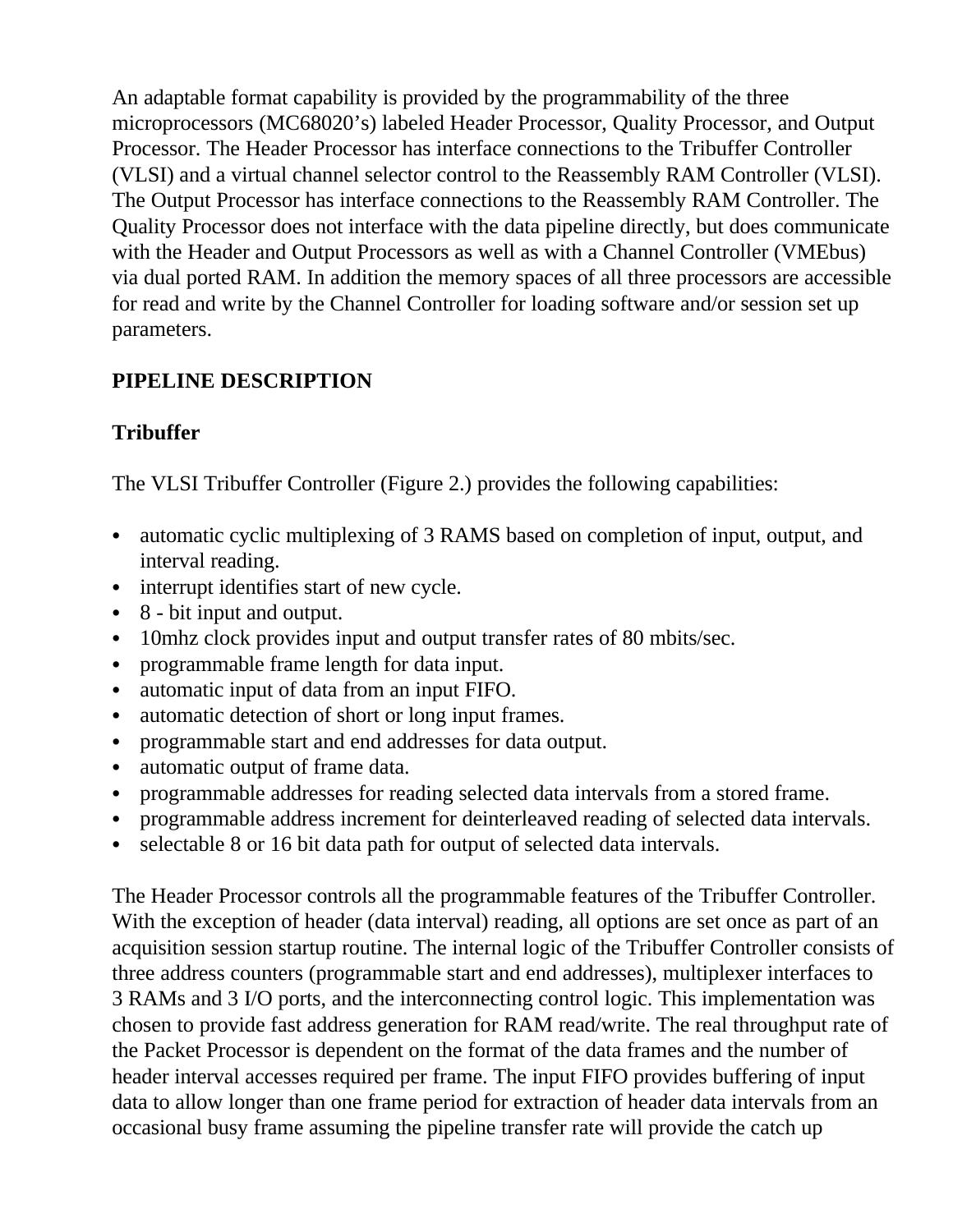

**Figure 2. Tribuffer**

capability on the next cycle. This capability attempts to alleviate the problem of limiting throughput by an occasional (e.g., 1 out of 3) frame requiring more than a frame period to extract header data.

### **Reassembly RAM**

The Reassembly RAM is partitioned for 8 virtual channels (128 kbytes/channel). The VLSI Reassembly RAM Controller (Figure 3.) provides the following capabilities :

- 8-bit input and output paths.
- 16-bit RAM data paths.
- automatically stores frame data from Tribuffer Controller into contiguous RAM for a virtual channel
- latches out starting address for each input frame.
- $\bullet$  output is instruction driven :

reads intervals of data from RAM to produce reassembled packets. inserts annotation or fill data.

 $\bullet$  check sum test on instruction set.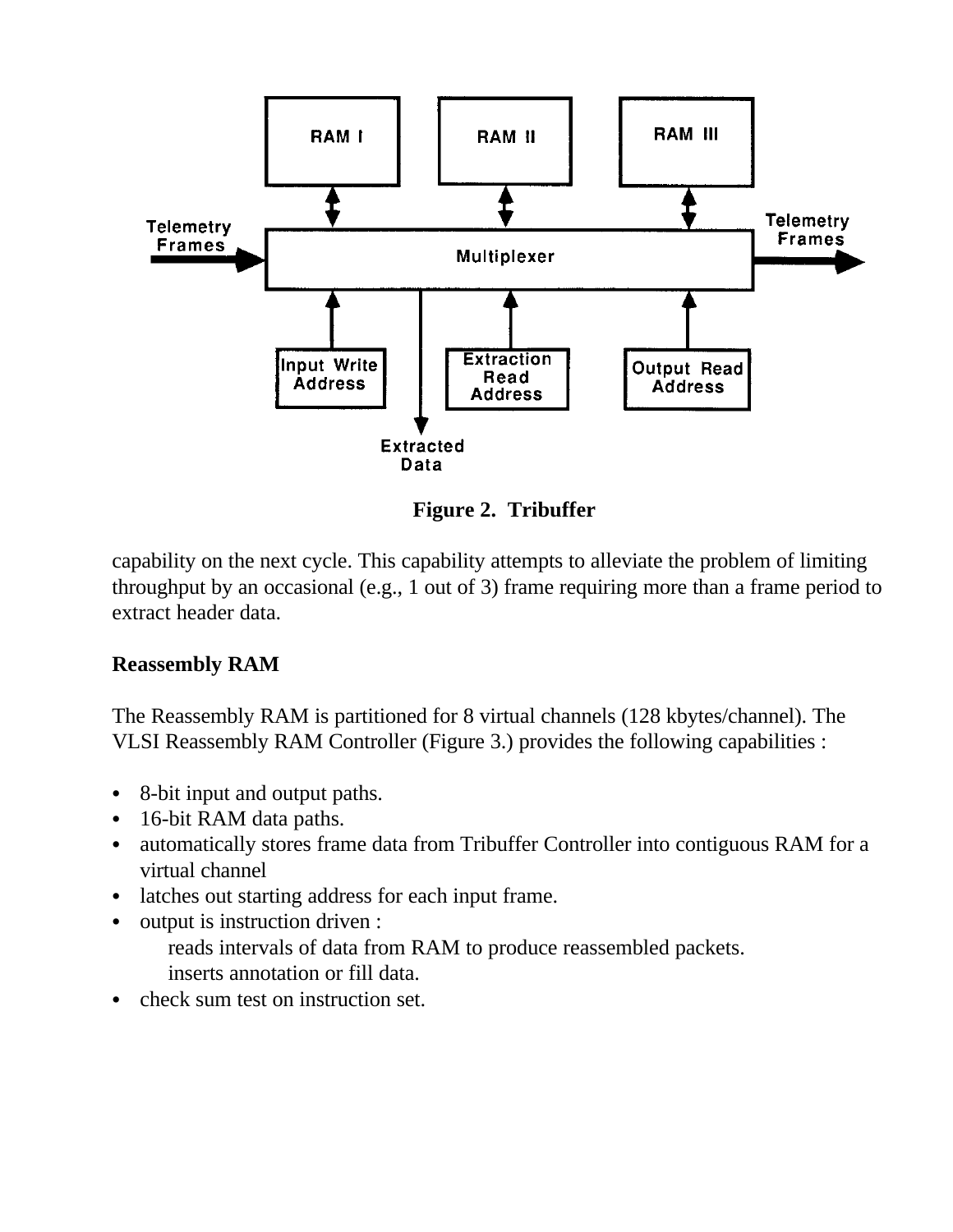

**Figure 3. Reassembly RAM**

The internal logic of the RAM Controller includes 8 cyclic write address counters which generate addresses for the 8 virtual channel RAM partitions and a read counter with programmable start and end addresses. An 8-16 bit conversion of input data and a 16-8 conversion of output data was incorporated into the RAM Controller to allow use of slower RAM chips for cost reduction. For the same reason, the RAM is also partitioned by even and odd address and read/write is ping-ponged between even and odd to provide simultaneous read and write without dual ported RAM. The virtual channel ID is latched to the RAM Controller by the Header Processor for selection of the appropriate channel partition and associated write address counter. The transfer of a frame of data from the Tribuffer is handled automatically by direct handshake logic signals initiated by the cycling of the Tribuffer. The starting address for a frame input is latched out to the Output Processor. The virtual channel, start address, and end address for reading packet pieces out are provided by instructions from the Output Processor. An output multiplexer allows the insertion of annotation or fill data into the assembled output packet.

### **PROCESSOR INTERFACES**

Dual ported RAM interfaces are used for communication between each pair of processors. Communications with a Channel Controller is also provided through dual ported RAM interfaced to the Quality Processor. The Header Processor passes header data to the Quality Processor, and passes packet piece locations within a frame to the Output Processor. The Output Processor maintains a directory of packet piece locations using the intra-frame locations provided by the Header Processor and a frame starting address from the RAM Controller. The Quality Processor performs analysis of header data to define the